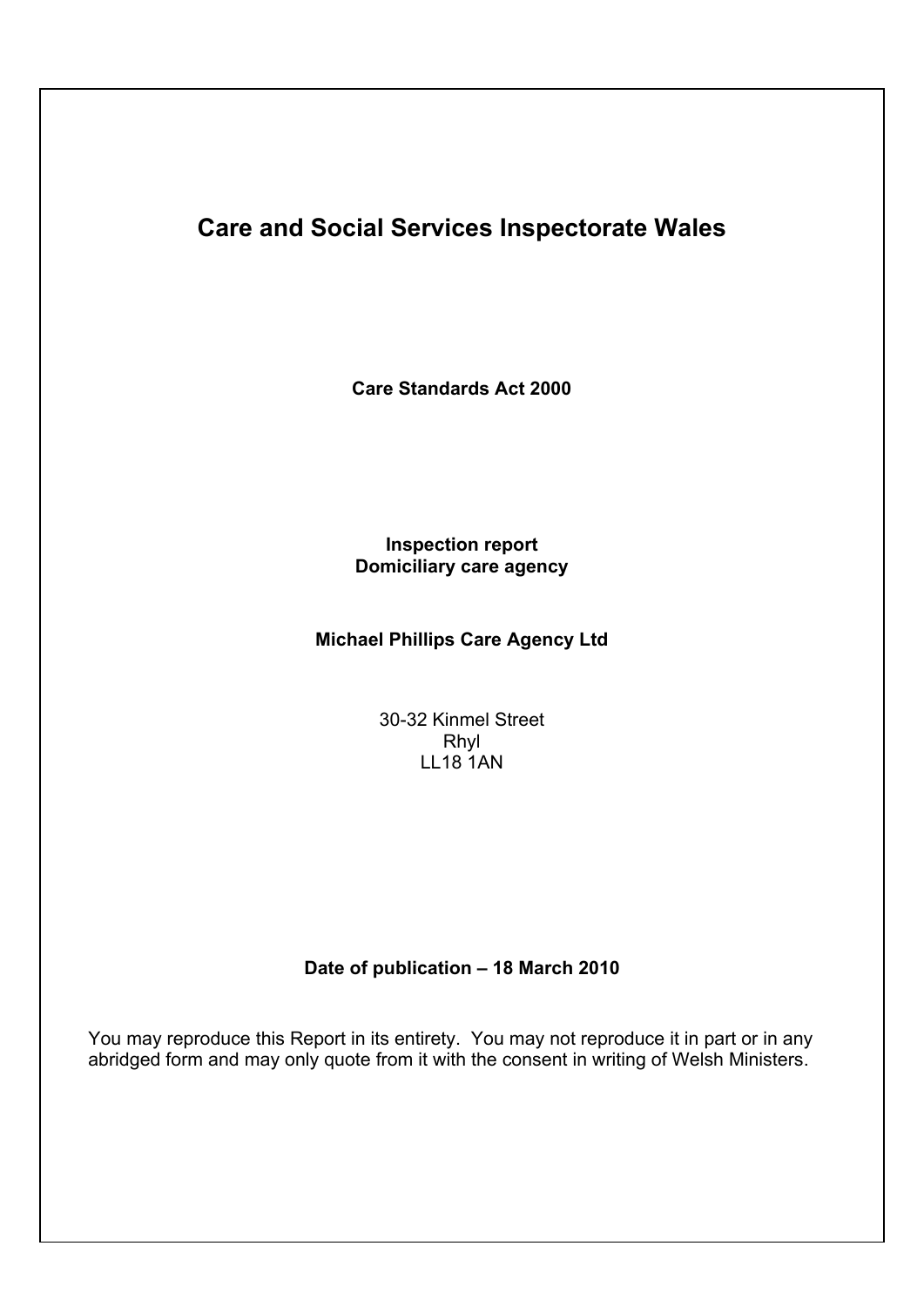# **Care and Social Services Inspectorate Wales**

North Wales Broncoed House Broncoed Business Park Wrexham Road Mold CH7 1HP

# 01352 707900 01352 707905

| Name of agency:                                                                                               | Michael Phillips Care Agency Ltd       |
|---------------------------------------------------------------------------------------------------------------|----------------------------------------|
| Contact telephone number:                                                                                     | 01745 350923                           |
| Registered provider:                                                                                          | Michael Phillips Care Agency Ltd       |
| Registered manager:                                                                                           | Karen Yvonne Hughes                    |
| Category:<br>e.g. Large agency (200 hours and<br>over)<br>Small agency (up to 199 hours)<br>Supported housing | Agency>200hrs                          |
| Dates of this inspection episode from:                                                                        | 22 January 2010 to:<br>3 February 2010 |
| Dates of other relevant contact since<br>last report:                                                         | None                                   |
| Date of previous report publication:                                                                          | 5 September 2008                       |
| Inspected by:                                                                                                 | Stephen Watson                         |
| Lay assessor:                                                                                                 | None                                   |
| Other regions contributing to this<br>report:                                                                 | None                                   |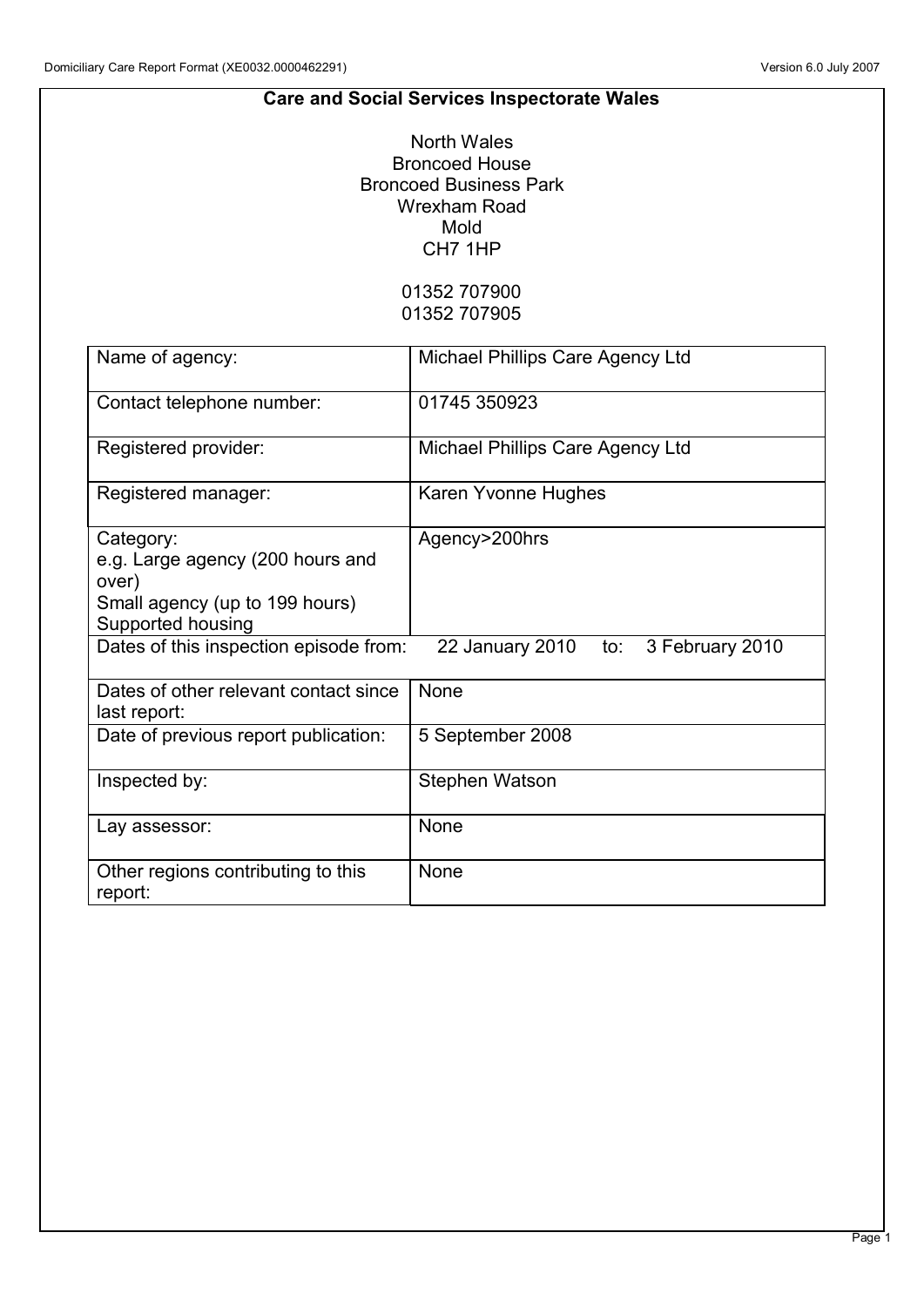## **Introduction**

This report has been compiled following an inspection of the service undertaken by the Care and Social Services Inspectorate for Wales (CSSIW) under the provisions of the Care Standards Act 2000 and associated Regulations.

The primary focus of the report is to comment on the quality of life and quality of care experienced by service users.

The report contains information on how we inspect and what we find. The report is divided into distinct parts mirroring the broad areas of the National Minimum Standards.

CSSIW`s inspectors are authorised to enter and inspect regulated services at any time. Inspection enables CSSIW to satisfy itself that continued registration is justified. It also ensures compliance with:

- Care Standards Act 2000 and associated Regulations whilst taking into account the National Minimum Standards.
- The service`s own statement of purpose.

At each inspection episode or period there are visit/s to the service during which CSSIW may adopt a range of different methods in its attempt to capture service users` and their relatives`/representatives` experiences. Such methods may for example include selfassessment, discussion groups, and the use of questionnaires. At any other time throughout the year visits may also be made to the service to investigate complaints and to respond to any changes in the service.

Readers must be aware that a CSSIW report is intended to reflect the findings of the inspector at a specific period in time. Readers should not conclude that the circumstances of the service will be the same at all times.

The registered person(s) is responsible for ensuring that the service operates in a way which complies with the regulations. CSSIW will comment in the general text of the inspection report on their compliance. For those Regulations which CSSIW believes to be key in bringing about change in the particular service, they will be separately and clearly identified in the requirement section.

As well as listing these key requirements from the current inspection, requirements made by CSSIW during the year, since the last inspection, which have been met and those which remain outstanding are included in this report. The reader should note that requirements made in last year`s report which are not listed as outstanding have been appropriately complied with.

Where key requirements have been identified, the provider is required under Regulation 23B (Compliance Notification) to advise, in writing, the appropriate regional office of the completion of any action required by CSSIW.

The regulated service is also responsible for having in place a clear, effective and fair complaints procedure which promotes local resolution between the parties in a swift and satisfactory manner, wherever possible. The annual inspection report will include a summary of the numbers of complaints dealt with locally and their outcome.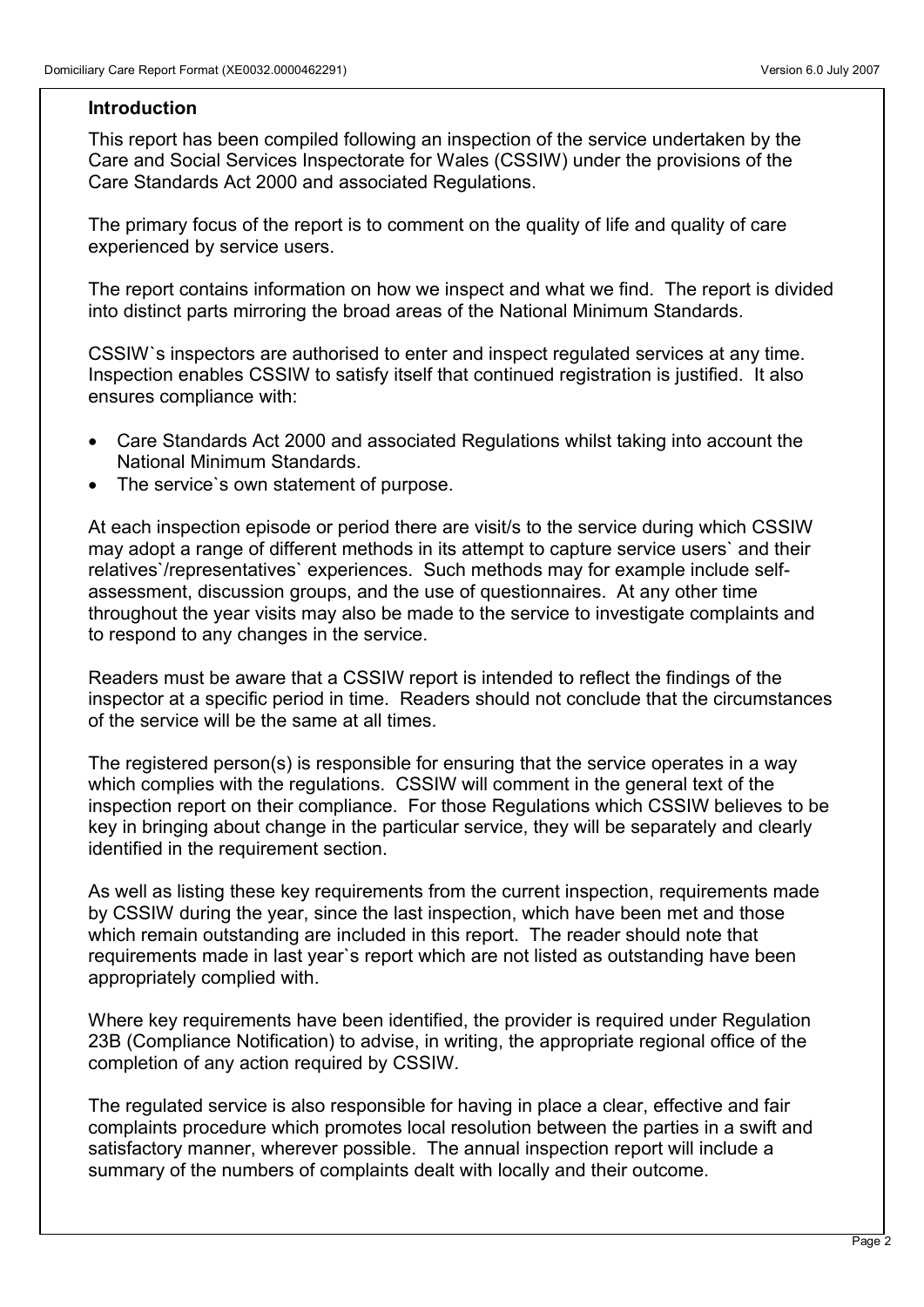CSSIW may also be involved in the investigation of a complaint. Where this is the case CSSIW makes publicly available a summary of that complaint. CSSIW will also include within the annual inspection report a summary of any matters it has been involved in together with any action taken by CSSIW.

Should you have concerns about anything arising from the inspector`s findings, you may discuss these with CSSIW or with the registered person.

Care and Social Services Inspectorate Wales is required to make reports on regulated services available to the public. The reports are public documents and will be available on the CSSIW web site: www.cssiw.org.uk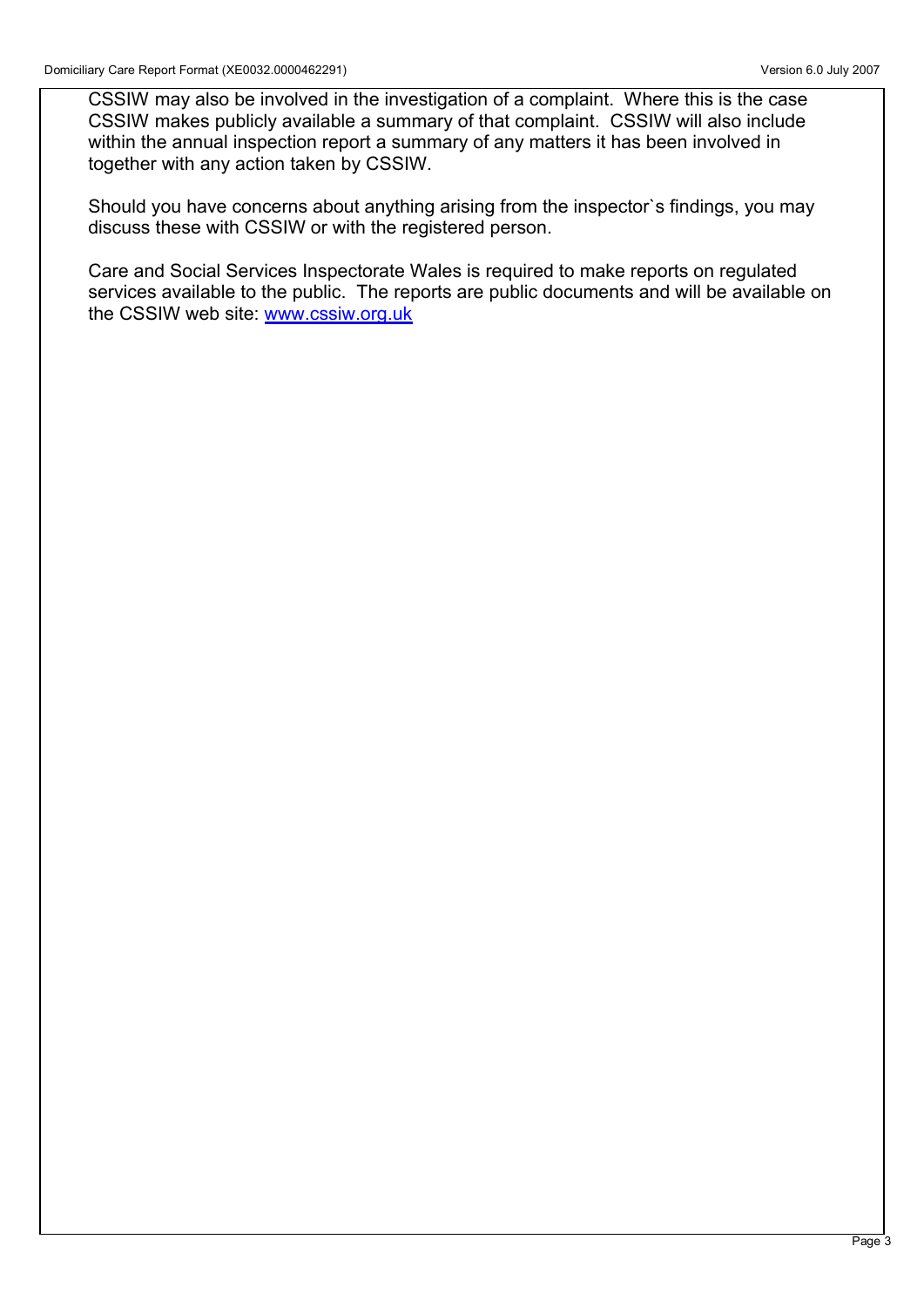# **Overall view of the domiciliary care agency**

The Michael Philips Care Agency Ltd is a Domiciliary Care Agency that provides care and support to older people to enable them to continue to make decisions and choices in regard to where they live and to maintain their independence.

The agency has continued to enjoy a good reputation for delivering high standards of care and as a result has grown in size.

The agency completed a full and thorough assessment of the service which required a low intensity inspection this year based on the information provided. An announced inspection took place on the 3rd February 2010 between the hours of 10am and 3pm. The inspector sent questionnaires to service users, relatives and staff prior to the visit . the returns are noted below. The statements and views are incorporated within this report.

| Service users 4 returned 5 sent |                   |  |
|---------------------------------|-------------------|--|
| <b>Relatives</b>                | 4 returned 5 sent |  |
| Staff                           | 2 returned 5 sent |  |

The agency gave a positive impression of efficiency and a clear understanding of each member of the office teams responsibilities. Key documents including the statement of purpose, service user guide and policies required to be retained on file were forwarded with the assessment document.

The inspector spoke to visiting staff member's office staff and the registered manager. Visits were not undertaken to service user homes, however positive feedback from the questionnaires and contact with the commissioners of the service did not raise any concerns.

The office is focussed on the development of staff and ensuring that service user needs are in accordance with the agreed care plans provided by the local authority or by the agency for self funding users.

The agency have kept a high profile in the area by utilising local radio media advertising for staff recruitment and also nomination for numerous care industry awards. The agency have also been awarded Investors in People which is a commendable achievement.

The agency is a forward moving business and has integrated IT software to ensure that quality is maintained and that all areas of the business are under constant quality assurance monitoring.

Records reviewed during the course of the inspection evidenced that the agency ensures that all staff receive a full induction and the required CRB checking procedures are carried out prior to their commencement in the field. Additional supervised practice by senior care staff, ensures that staff feel supported in their new role and able to take on their own caseload of clients.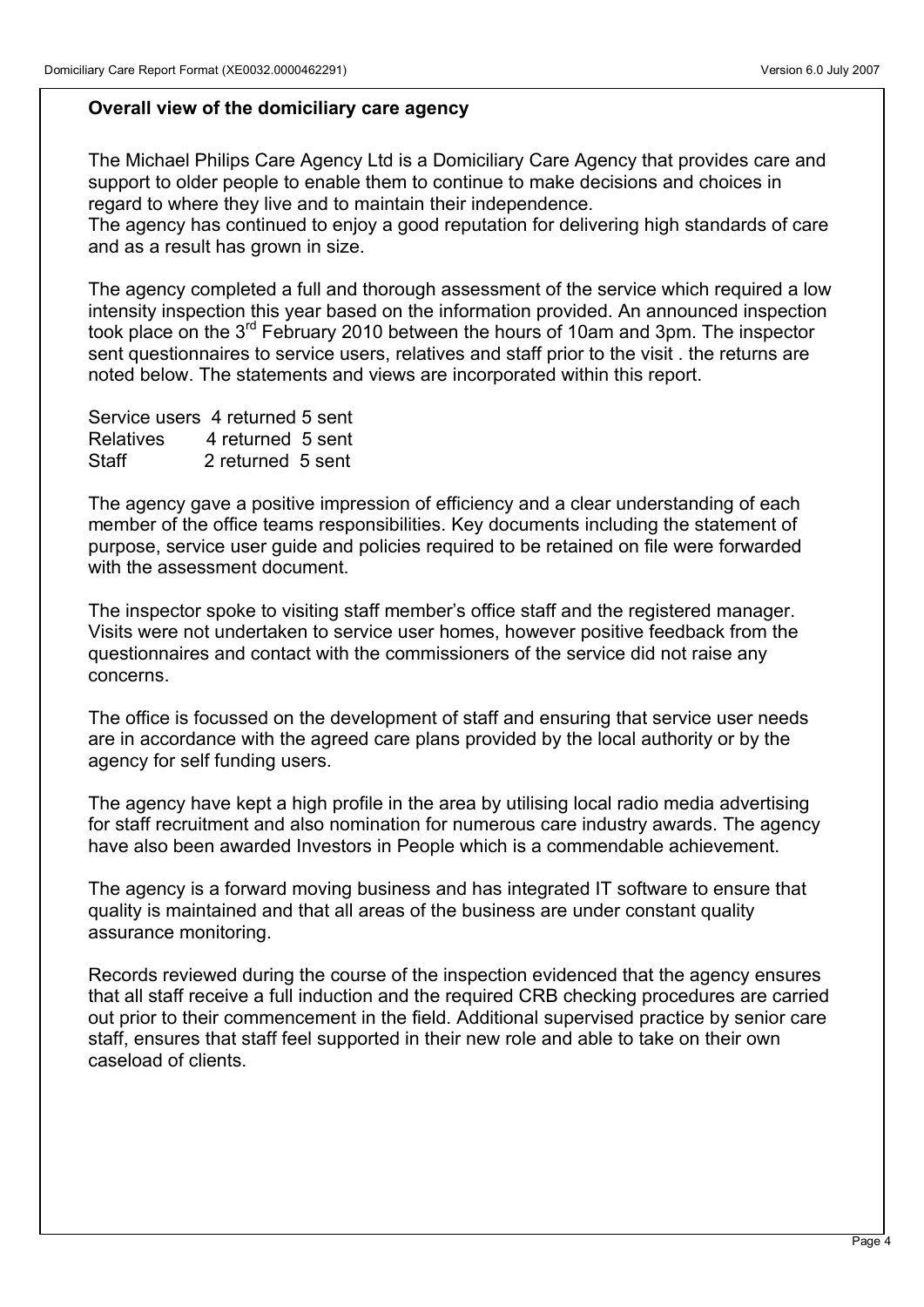#### **User focused service**

#### **Inspector`s findings:**

The agency provided a copy of the statement of purpose and the service user guide as part of the evidence for the self assessment of the service. A full set of core policies and procedures were also sent to the inspector.

The inspector was able to evidence that the agency had systems in place to ensure that known absences of service users were accounted for including, hospital admissions, respite admissions and cancelled calls by the service user. The inspector was able to observe how the agency managed an unexpected absence of a service user. The police were notified and the service user was found attending a day centre. The use of the notice board system enabled the staff to alert the relevant services in a timely manner.

The agency employs a senior care manager who is responsible for the daily management of care packages and reviews of care.

4 questionnaires returned from service users commended the service provided. A selection of the comments included "Excellent care of all carers" "If the carer is going to be late the agency will call me", "I find Michael Philips totally reliable, friendly and most helpful"

## **Requirements made since the last inspection report which have been met:**

| <b>Action required</b> | <b>When completed</b> | <b>Regulation number</b> |
|------------------------|-----------------------|--------------------------|
|                        |                       |                          |

#### **Requirements which remain outstanding:**

| <b>Action required</b><br>(previous outstanding<br>requirements) | <b>Original timescale</b><br>for completion | <b>Regulation number</b> |
|------------------------------------------------------------------|---------------------------------------------|--------------------------|
|                                                                  |                                             |                          |

#### **New requirements from this inspection:**

| <b>Action required</b> | Timescale for<br>completion | <b>Regulation number</b> |
|------------------------|-----------------------------|--------------------------|
|                        |                             |                          |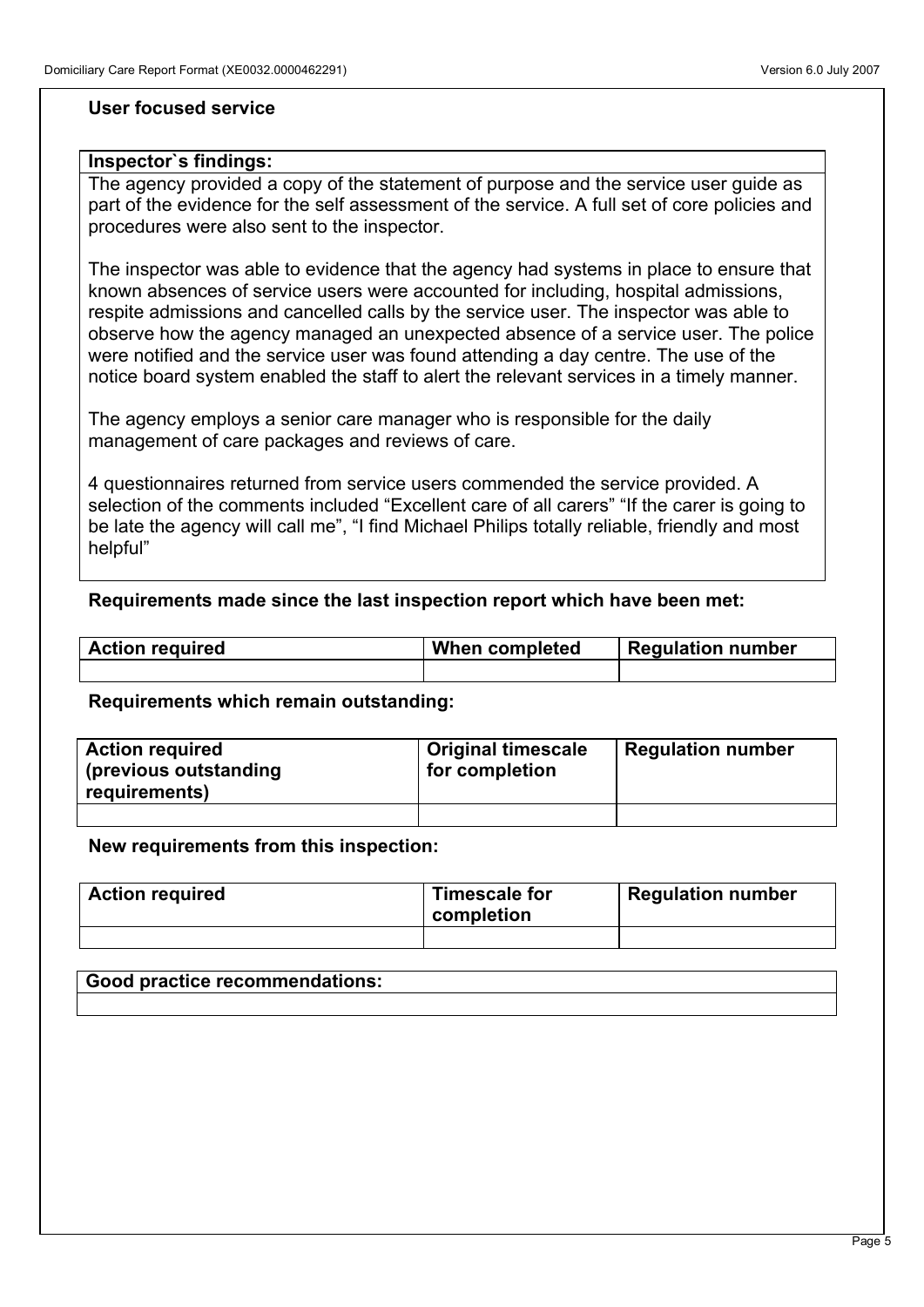#### **Personal care**

# **Inspector`s findings:**

The inspector case tracked 3 service user plans. These were well presented and user friendly. Evidence of risk assessments were clearly seen and safety check lists were in place. Contracts were viewed and reviews from both the funding authority and the agency were being undertaken.

The inspector was able to evidence that care plans were adjusted in accordance with any changes of care and sent to the service user or their representative for agreement to the changes made.

Questionnaires from service users and relatives confirmed that care plans at the home of the service user were updated "On each visit the record is written up as to what happened and my dad's wellbeing" and commendations for care staff included "I want to keep the carer that I have as she is the best one I have ever had"

The agency operates a team based system, which is led by three team leaders who are responsible for their own individual staff. They are supported by the senior care manager and a senior carer who has additional responsibility for staff supervision and risk assessment within service user's homes. Spot checks are carried out to ensure that the standards of care expected by the company are maintained and that staff feel supported in the community.

#### **Requirements made since the last inspection report which have been met:**

| <b>Action required</b> | When completed | <b>Regulation number</b> |
|------------------------|----------------|--------------------------|
|                        |                |                          |

**Requirements which remain outstanding from this inspection cycle:**

| <b>Action required</b><br>(previous outstanding<br>requirements) | <b>Original timescale</b><br>for completion | <b>Regulation number</b> |
|------------------------------------------------------------------|---------------------------------------------|--------------------------|
|                                                                  |                                             |                          |

**New requirements from this inspection:**

| <b>Action required</b> | Timescale for<br>completion | <b>Regulation number</b> |
|------------------------|-----------------------------|--------------------------|
|                        |                             |                          |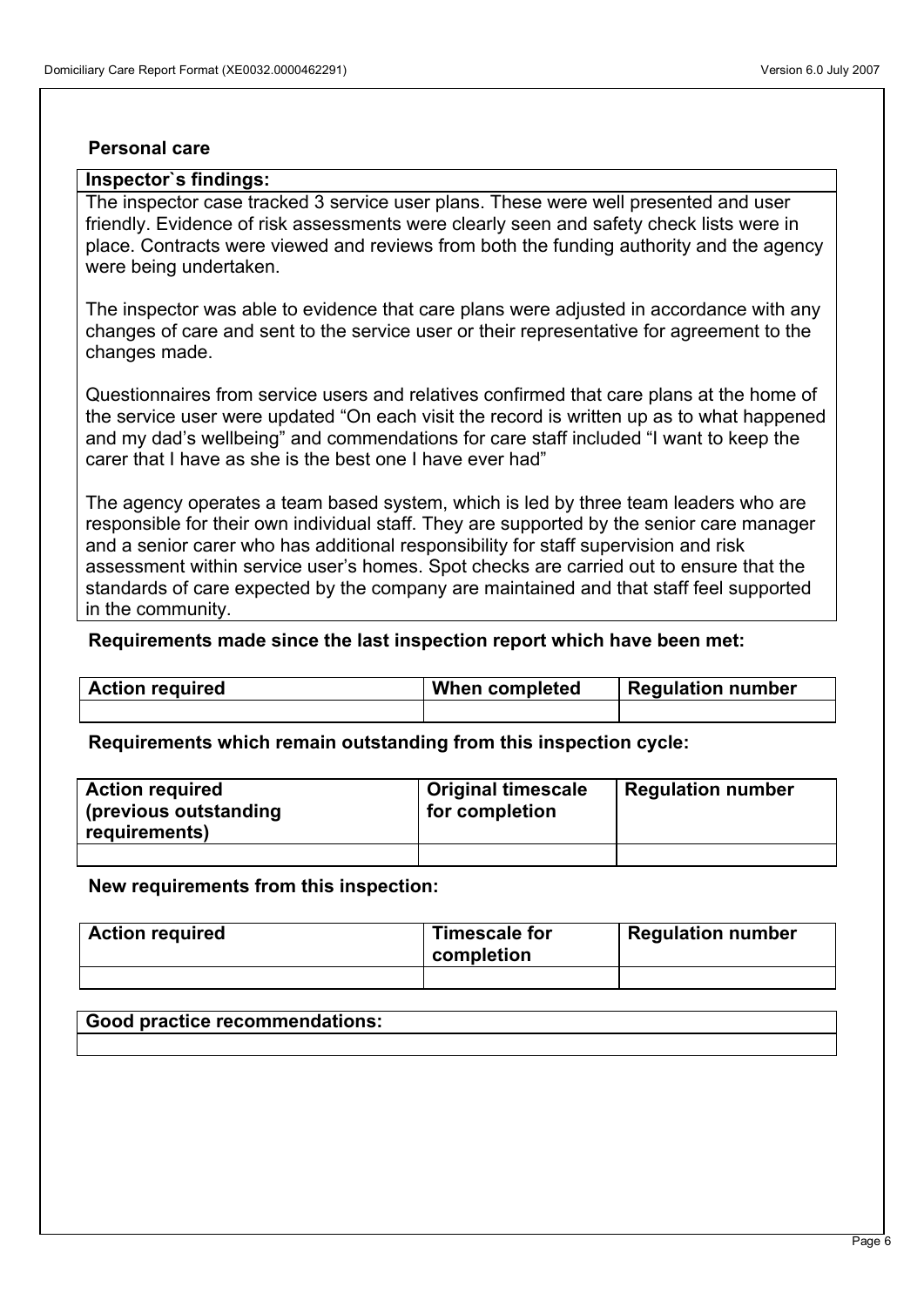# **Protection**

# **Inspector`s findings:**

The agency has a robust complaints system in place. No complaints have been investigated by CSSIW since the last inspection. The agency has attended 4 strategy meetings under Protection of Vulnerable Adults since the last inspection. The inspector attended a strategy meeting on the morning of the inspection which resulted in the agency making changes to its policy with regard to carers assisting service users in banking transactions. The Inspector observed that the agency learnt from any recommendations made at the meeting.

The agency holds in house awareness training for carers in respect of adult protection. All office based staff who have on call responsibility, attend the local authority training based on the North Wales policies and procedures.

#### **Requirements made since the last inspection report which have been met:**

| <b>Action required</b> | When completed | <b>Regulation number</b> |
|------------------------|----------------|--------------------------|
|                        |                |                          |

#### **Requirements which remain outstanding:**

| <b>Action required</b><br>(previous outstanding)<br>requirements) | <b>Original timescale</b><br>for completion | <b>Regulation number</b> |
|-------------------------------------------------------------------|---------------------------------------------|--------------------------|
|                                                                   |                                             |                          |

#### **New requirements from this inspection:**

| <b>Action required</b> | Timescale for<br>completion | <b>Regulation number</b> |
|------------------------|-----------------------------|--------------------------|
|                        |                             |                          |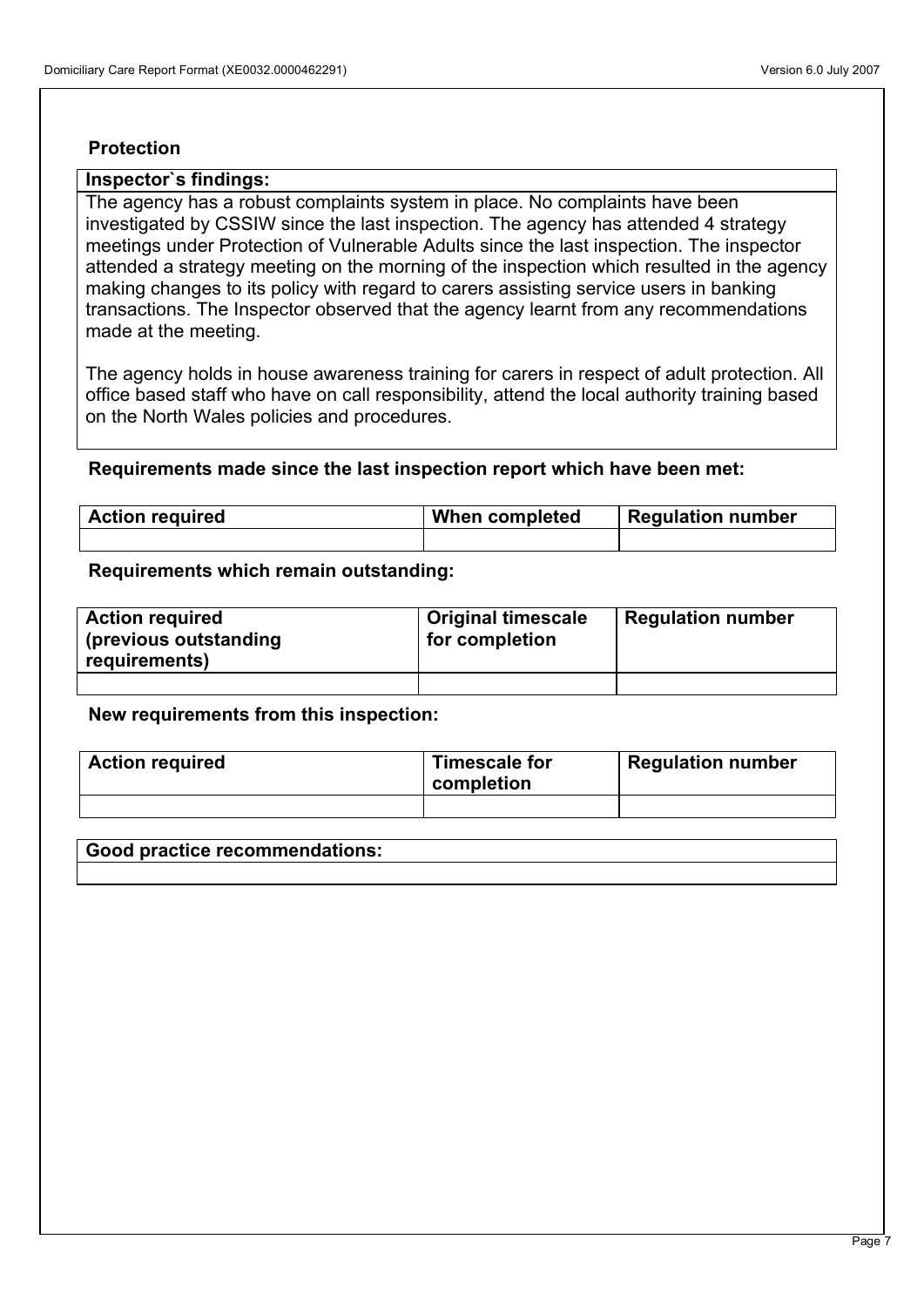# **Managers & staff**

# **Inspector`s findings:**

The registered manager has worked at the agency since 2001. The company have expanded the agency from 5 care staff to over 85 carers currently. The manager has been shortlisted for key awards in the health care community. The manager is supported by the senior care manager, human resources manager and the senior carer/ trainer. The inspector was able to observe that each member of the office based staff had clear lines of responsibility but were flexible and worked well in managing emergency situations. The inspector observed that staff visited the offices throughout the inspection and the open door policy allowed them to discuss issues freely with the manager or senior care staff.

The agency utilises a computer software system that enables staff to be tracked and ensure that lone worker policies are adhered to. Each carer is issued with a company mobile to ensure that they are able to keep in touch with the office. This was seen as good practice.

Training is a high priority of the agency. 90% of staff have completed their NVQ2 qualification in health and social care. In house training is provided for manual handling and hoist awareness, POVA, food hygiene, first aid and Dementia awareness. The agency was one of 3 national finalists for the employer category of the national training and modern apprenticeship awards Wales.

The inspector viewed 4 staff files and training records. Photographic evidence was required on two of the files which was addressed by the manager. Staff records were well presented and evidence of 3 monthly supervision was seen to be taking place.

The agency has a system of supervised visits in place for new staff which ensures that staff are fully prepared and receive practical training by senior care staff. Supervised practice can be extended if required, depending on the carers experience and confidence working on their own.

CRB records were viewed for new staff since the last inspection visit and the four staff chosen. These were found to be in accordance with the requirements of the regulations.

## **Requirements made since the last inspection report which have been met:**

| <b>Action required</b> | When completed | <b>Regulation number</b> |
|------------------------|----------------|--------------------------|
|                        |                |                          |

#### **Requirements which remain outstanding:**

| <b>Action required</b><br>(previous outstanding<br>requirements) | Original timescale<br>for completion | <b>Regulation number</b> |
|------------------------------------------------------------------|--------------------------------------|--------------------------|
|                                                                  |                                      |                          |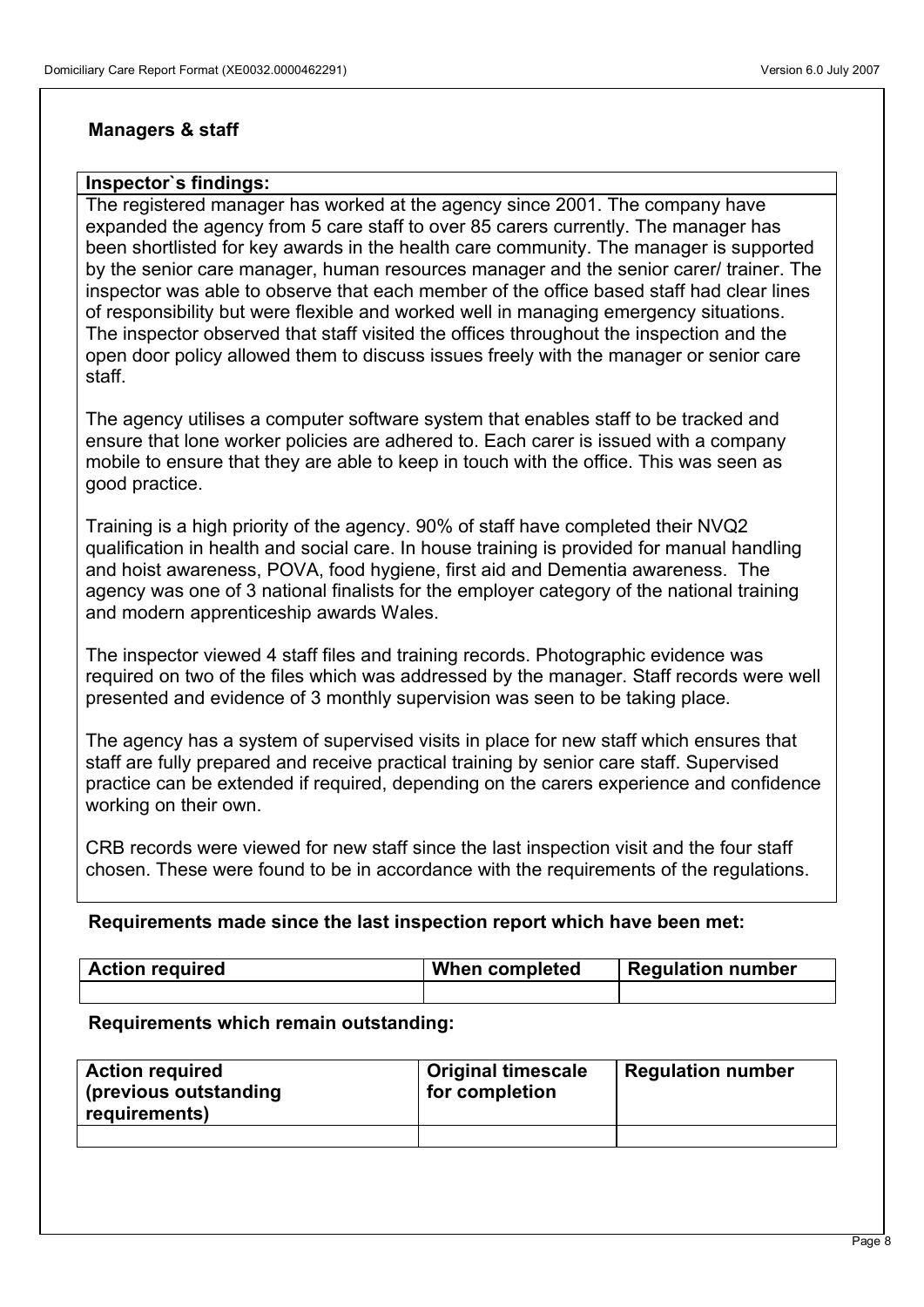# **New requirements from this inspection:**

| <b>Action required</b> | Timescale for<br>completion | <b>Regulation number</b> |
|------------------------|-----------------------------|--------------------------|
|                        |                             |                          |